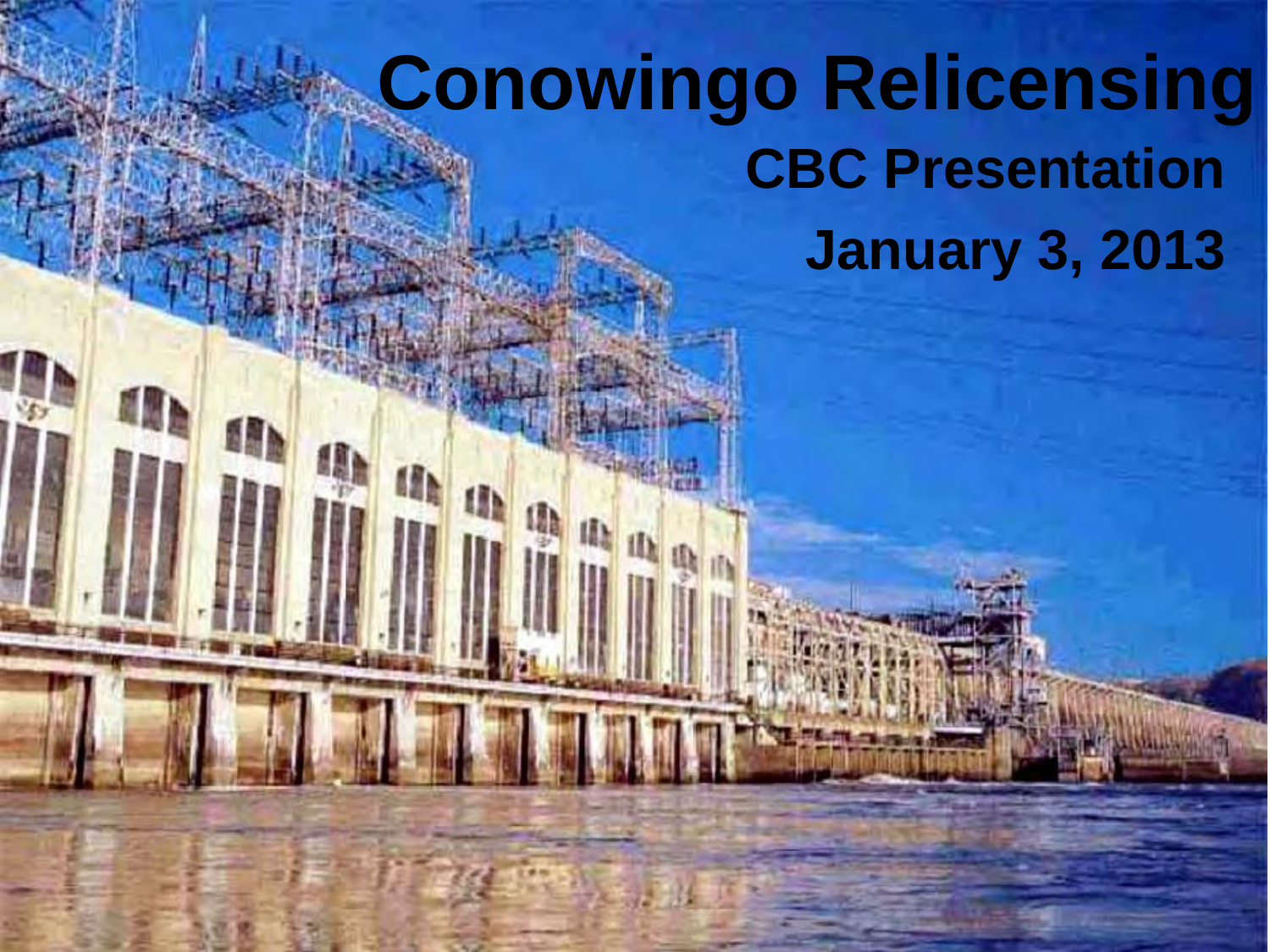## **Other Susquehanna River Hydro**

- Muddy Run (Pump/Storage) – in FERC relicensing – expires 2014
- Holtwood Dam
	- adding new turbines – amended to 2030
- Safe Harbor Dam – expires 2030
- York Haven Dam – in FERC relicensing – expires 2014

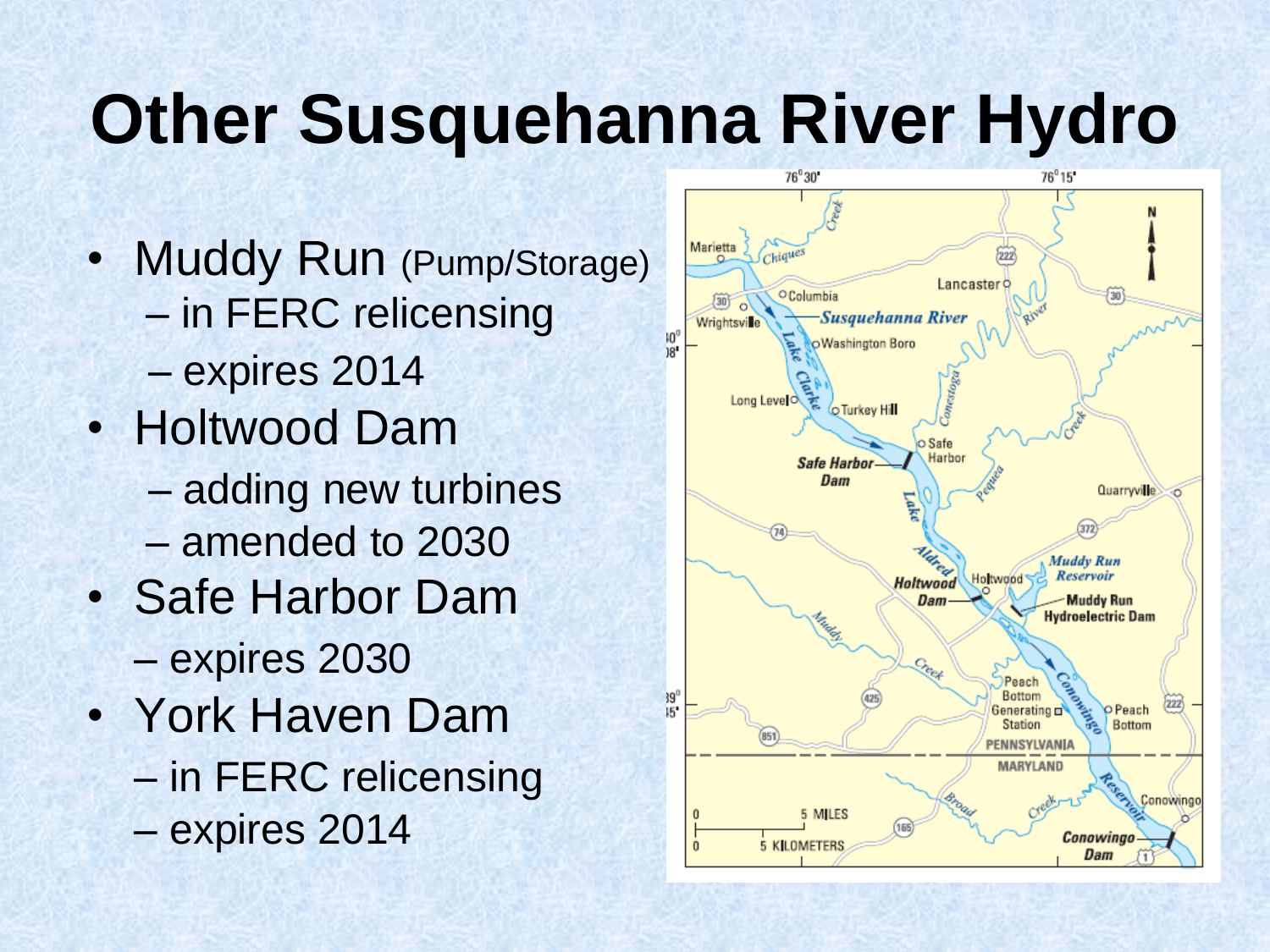### **Relicensing Participants (Conowingo)**

- Federal Energy Regulatory Commission (FERC)
- Exelon Applicant / Owner
- Maryland DNR & MDE
- Pennsylvania PADEP, PAFBC
- USFWS/NOAA
- National Park Service (NPS)
- Susquehanna River Basin Commission (SRBC)
- The Nature Conservancy (TNC)
- Lower Susquehanna Riverkeeper



Conowingo Dam and U.S. Highway No. 1

Conowingo, Maryland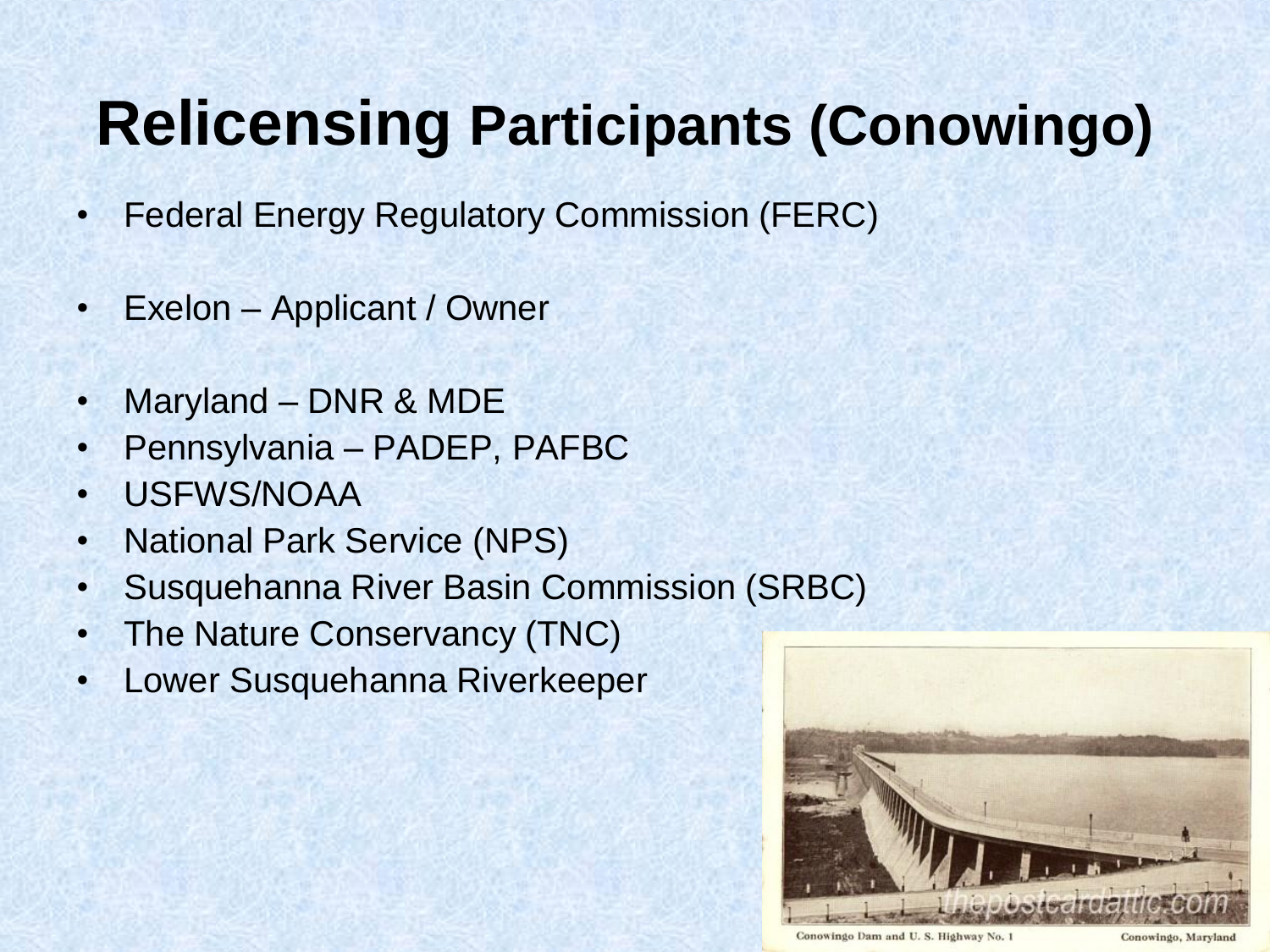### **FERC's Relicensing Schedule**

#### • Pre-Application Document - 2009

- Maryland participated in development of study plans
- FERC approved a total of 32 studies
- Exelon conducted studies between 2010 and 2012
- Final License Application (FLA) August 31, 2012
- FERC expected to issue Ready for Environmental Assessment (REA) in early 2013 ???
	- Within 60 days following issuance of the REA
		- FWS must issue fish passage prescriptions;
		- MD can enter 10j licensing recommendations
- Settlement negotiations began October 2012
- Current license expires September 1st, 2014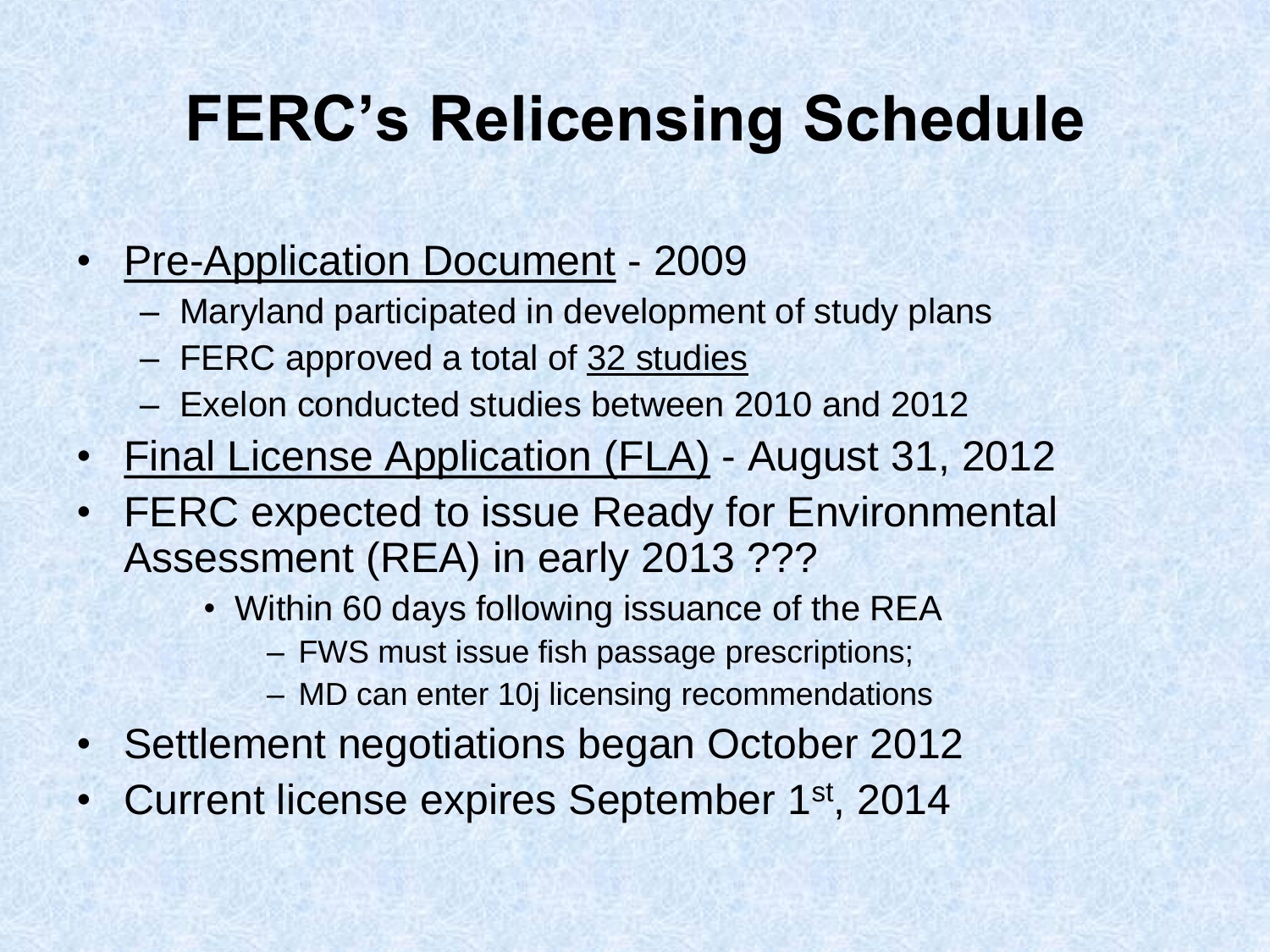#### **Studies Approved by FERC**

- 3.1 Seasonal and Diurnal Water Quality in Conowingo Pond and below Conowingo Dam
- 3.2 Downstream Fish Passage Effectiveness Study
- 3.3 Biological and Engineering Studies of American Eel at the Conowingo Project
- 3.4 American Shad Passage Study
- 3.5 Upstream Fish Passage Effectiveness Study
- 3.6 Conowingo East Fish Lift Attraction Flows
- 3.7 Fish Passage Impediments Study below Conowingo Dam
- 3.8 Downstream Flow Ramping and Fish Stranding Study
- 3.9 Biological and Engineering Studies of the East and West Fish Lifts
- 3.10 Maryland Darter Surveys
- 3.11 Hydrologic Study of the Lower Susquehanna River
- 3.12 Water Level Management (Littoral Zone and Water Level Fluctuation)
- 3.13 Study to Assess Tributary Access in Conowingo Pond
- 3.14 Debris Management Study
- 3.15 Sediment Introduction and Transport (Sediment and Nutrient Loading)
- 3.16 Instream Flow Habitat Assessment below Conowingo Dam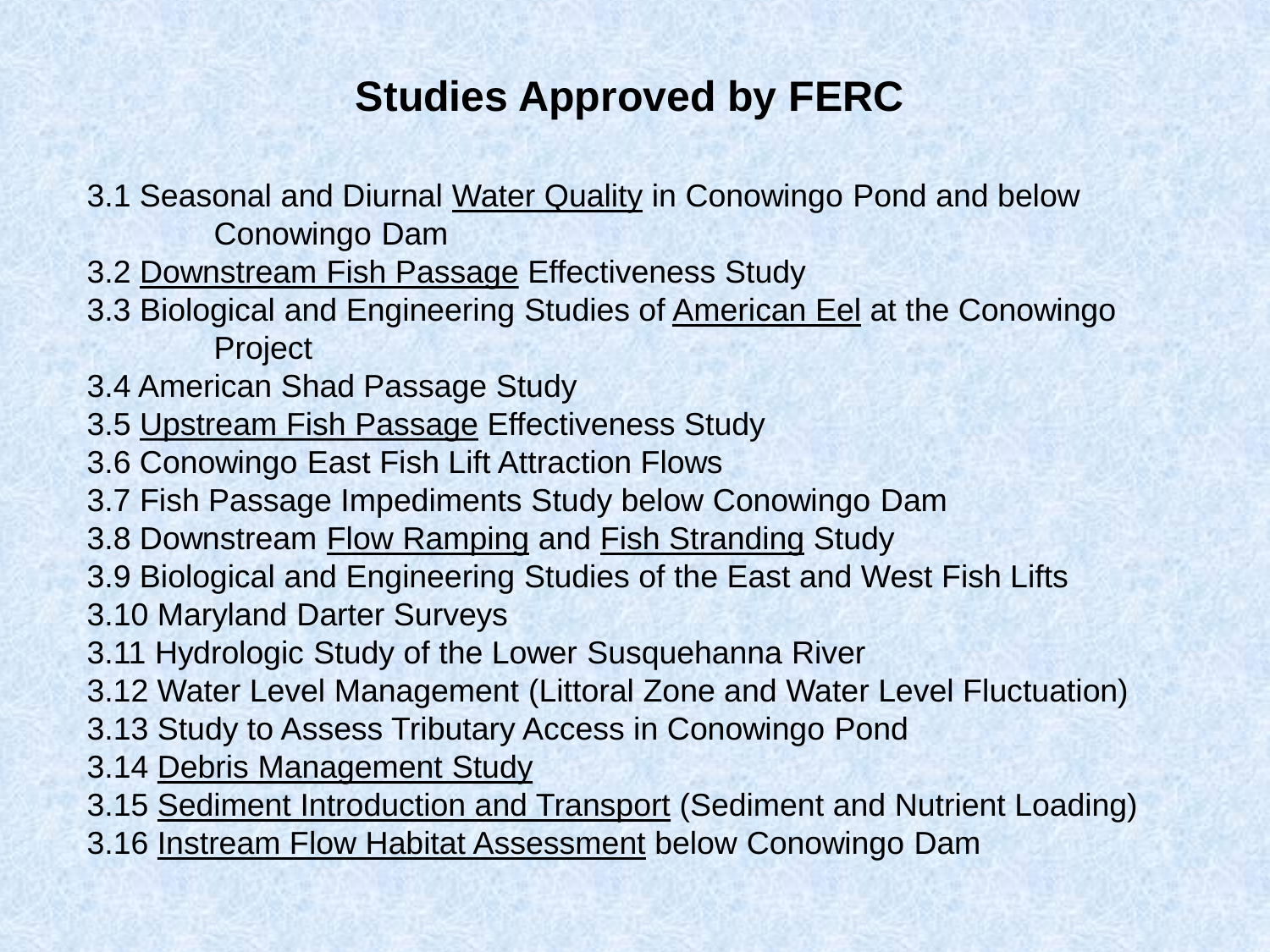#### **Studies Approved by FERC (Continued)**

3.17 Downstream EAV/SAV Study (Water Level Vegetative Cover Study)

- 3.18 Characterization of Downstream Aquatic Communities
- 3.19 Freshwater Mussel Characterization Study below Conowingo Dam
- 3.20 Salinity and Salt Wedge Encroachment
- 3.21 Impact of Plant Operations on Migratory Fish Reproduction
- 3.22 Shortnose and Atlantic Sturgeon Life History Studies
- 3.23 Study to Identify Habitat Use Areas for Bald Eagle
- 3.24 Dreissenid Mussel Monitoring Study
- 3.25 Creel Survey of Conowingo Pond and the Susquehanna River below Conowingo Dam
- 3.26 Recreational Inventory and Needs Assessment
- 3.27 Shoreline Management
- 3.28 Archaeological and Historic Cultural Resource Review and Assessment
- 3.29 Effect of Project Operations on Downstream Flooding
- 3.30 Osprey Nesting Survey
- 3.31 Black-crowned Night Heron Nesting Survey
- 3.32 Re-evaluate the Closing of the Catwalk to Recreational Fishing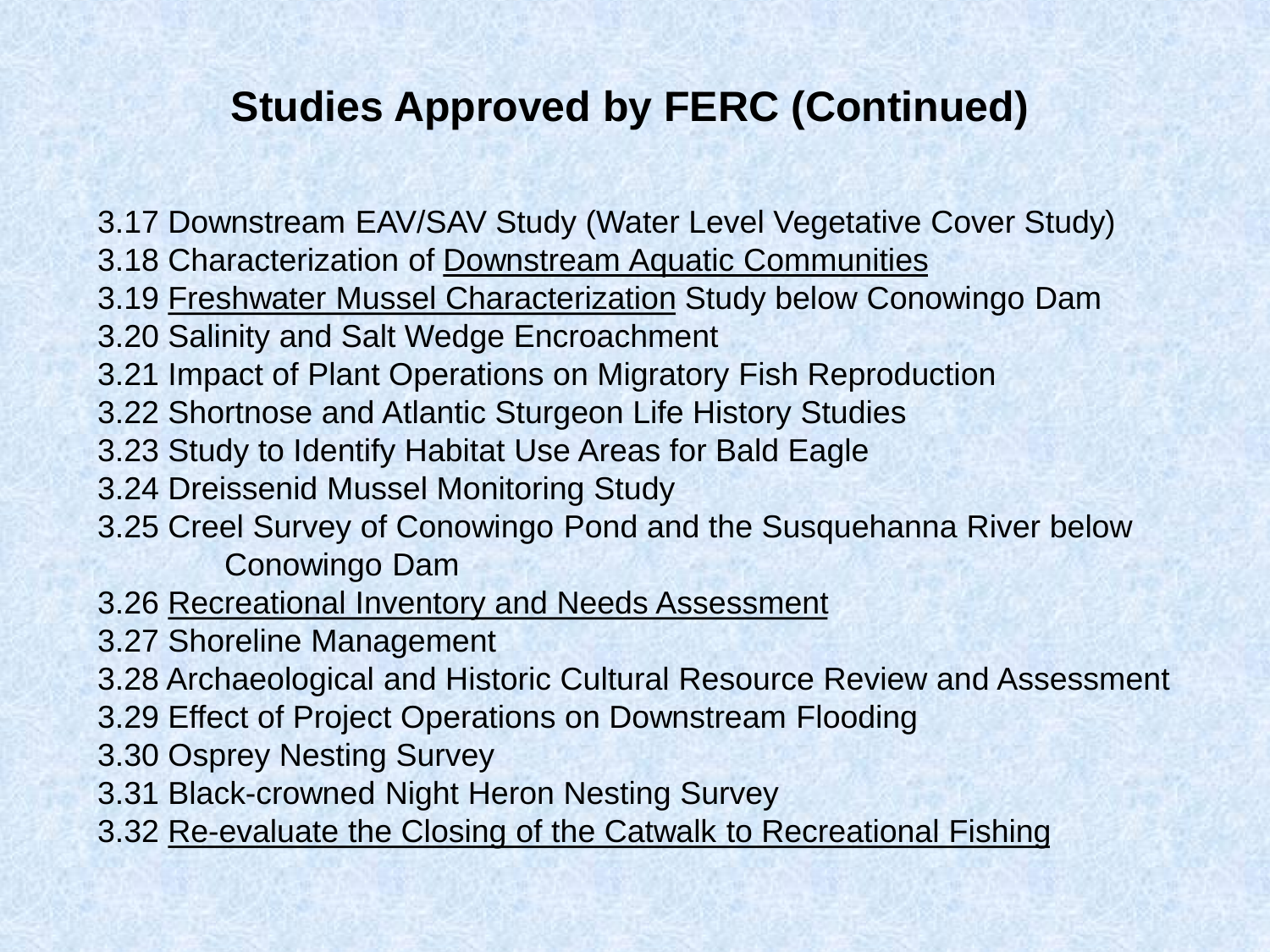### **Significant Issues**

- Sediment Management
- Fish Passage (upstream & downstream)
- Flow Management
	- fish stranding
	- downstream habitat
- Water Quality / Freshwater Mussels
- Recreation / Catwalk
- Debris Management
- Land Conservation
- RTE Species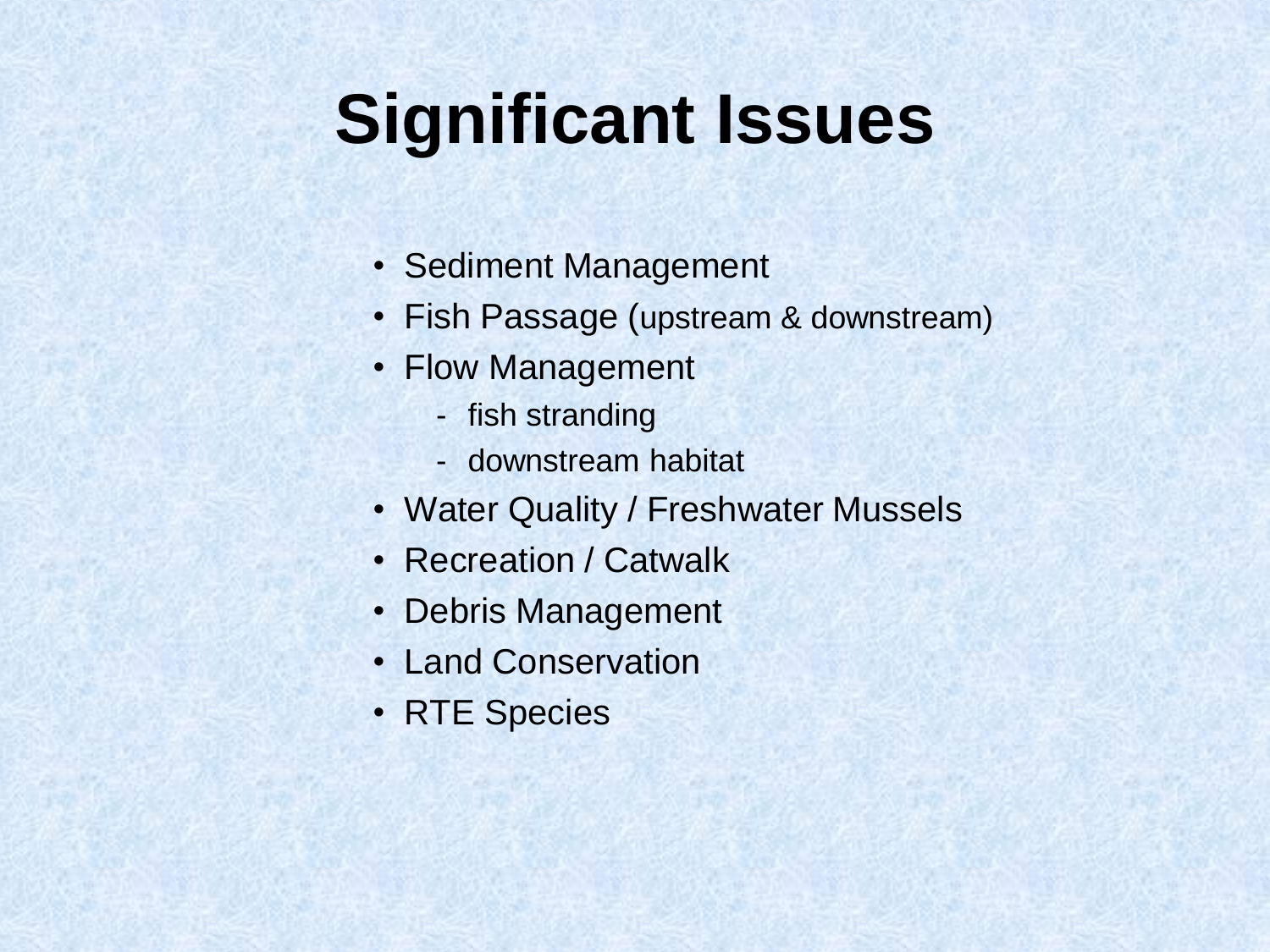## **Sediment**

- Holtwood and Safe Harbor already at dynamic equilibrium
- 3 million tons/year loading with 2 million tons/year captured
- Sediment Capacity at ≈86%
- 10-15 yrs of storage capacity?
- Tropical Storm Lee (2011) scoured ≈4 million tons of sediment / added about 2 yrs
- Hurricane Agnes (1972)
- Project operations (peaking) continue to scour deposited sediment below the dam which reduces habitat quality and availability

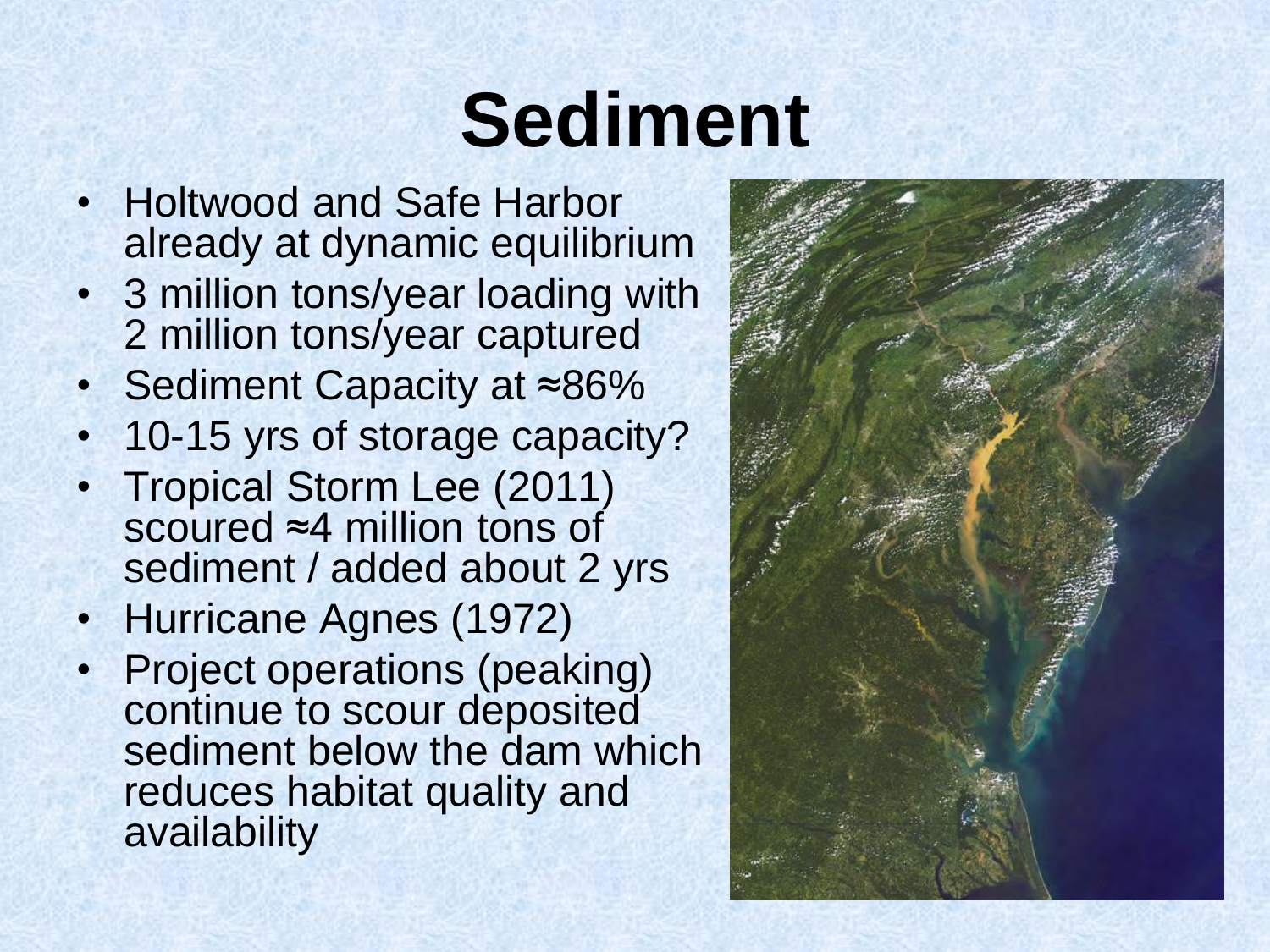

Source: Langland, 2009 http://pubs.usgs.gov/sir/2009/5110/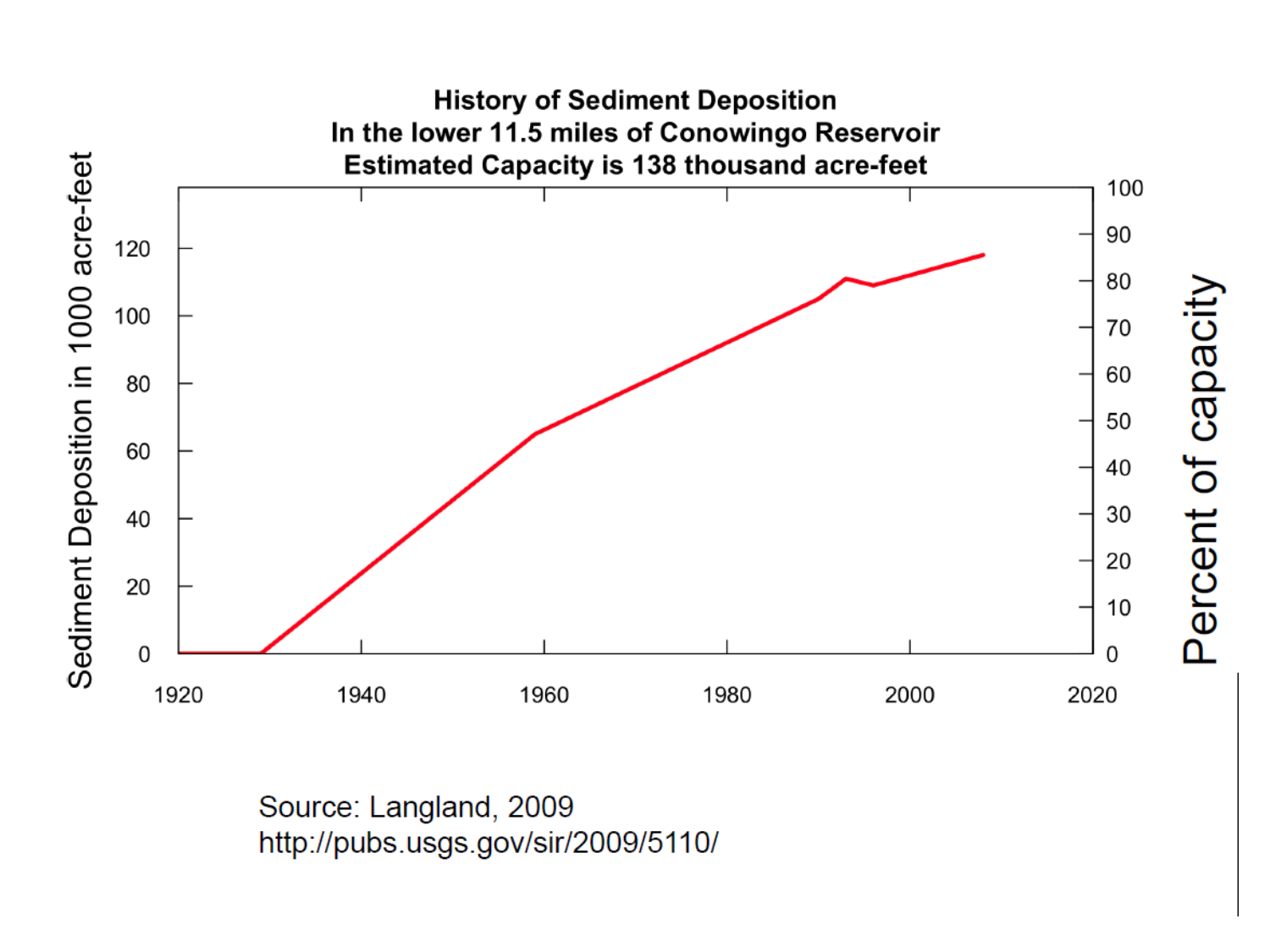# Fish Passage

- Migratory fish passage impeded by series of 4 dams and several intakes
- Migratory fish are important to the ecology of the river
- American eel are believed to be a larval host for freshwater mussels that provide water filtration benefits
- Adult eels effectively remove nutrient biomass with outward migration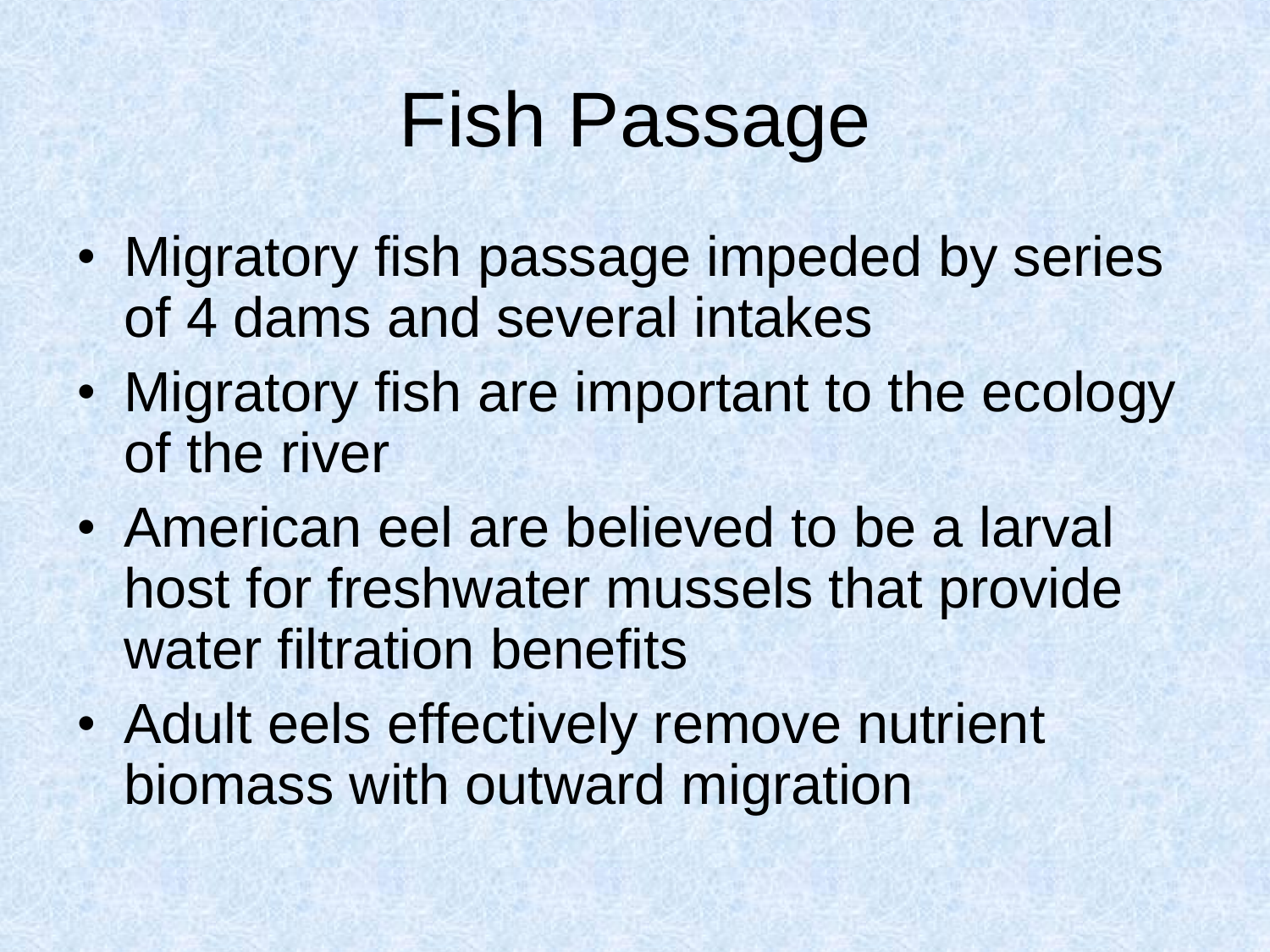# What We Want To Accomplish Through Relicensing

- Proper Management of Sediment
- Improved Fish Passage
	- American Shad
	- American Eel
- Restore Freshwater Mussels
	- Water quality / filtration capabilities
- Enhance Flow Conditions
	- Improve downstream habitat
	- Reduce fish stranding
- Expand and Improve Recreational Opportunities
- **BMP for Debris Management**
- Land Preservation
- Protection of RTE Species